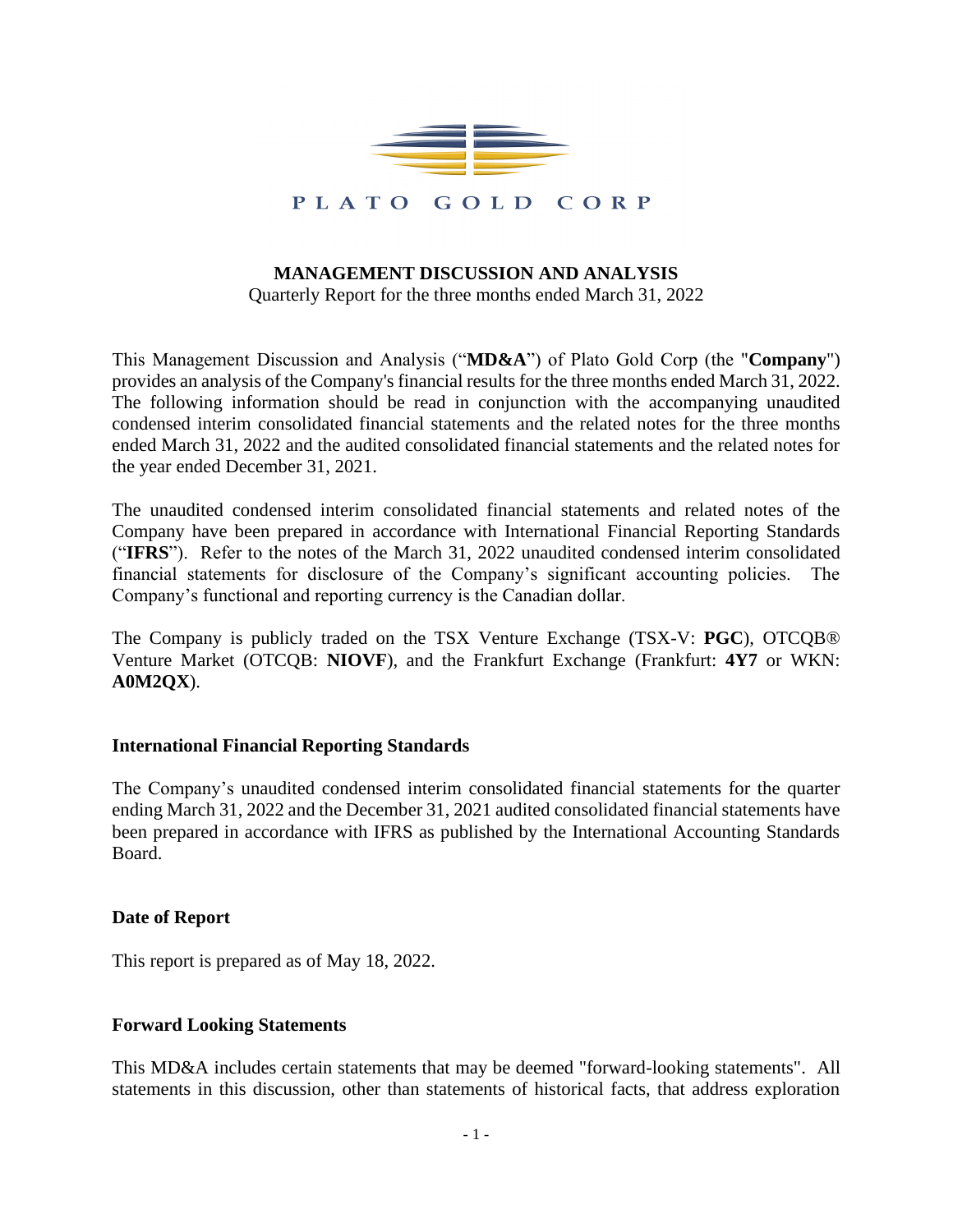drilling, exploration activities and events or developments that the Company expects, are forwardlooking statements. Although the Company believes the expectations expressed in such forwardlooking statements are based on reasonable assumptions, such statements are not guarantees of future performance and actual results or developments may differ materially from those in the forward-looking statements. Factors that could cause actual results to differ materially from those in forward-looking statements include exploration successes, continued availability of capital and financing and general economic, market or business conditions. Investors are cautioned that any such statements are not guarantees of future performance and that actual results or developments may differ materially from those projected in the forward-looking statements.

Additional information, including press releases, have been filed electronically through the System for Electronic Document Analysis and Retrieval ("**SEDAR**") and are available online under our profile at [www.sedar.com](http://www.sedar.com/) or the Company's website at [www.platogold.com.](http://www.platogold.com/)

# **Company Overview**

Plato Gold Corp is a Canadian exploration company focused on prospective properties in recognized mining districts worldwide, including Marathon and Timmins Ontario, and Santa Cruz, Argentina.

The Company was first listed on the TSX Venture Exchange (TSX-V: **PGC**) in 2005. Plato Gold Corp was formed as a result of a reverse takeover by its predecessor corporation, Plato Gold Corp of Shatheena Capital Corp., a capital pool company, and the subsequent amalgamation of Plato Gold Corp and Shatheena Capital Corp. Plato Gold Corp, the private company, was started in 1996.

The Company has four regionally based projects. The first project is the Good Hope Niobium Project consisting of a total of 254 claims, consisting of 227 Single Cell Mining Claims and 27 Boundary Cell Mining Claims, and covers an area of approximately 5,146 hectares in Killala Lake Area and Cairngorm Lake Area Townships, near Marathon Ontario. The Company holds a 100% interest in the Good Hope Niobium Property.

The second project is the Pic River Platinum Group Metals (PGM) Project consists of a total of 111 Single Cell Mining Claims and covers an area of approximately 2,247 hectares in Foxtrap Lake and Grain Township, near Marathon Ontario of which 19 claims are contiguous to the western boundary of Generation Mining's Marathon PGM project where their Sally deposit is located. On January 28, 2020, the Company signed an option agreement to acquire a 100% interest in the Pic River PGM claims.

The third project, the Lolita Project in Santa Cruz, Argentina, is comprised of a number of contiguous mineral rights totalling 9,672 hectares in Southern Argentina. On August 9, 2011, Winnipeg Minerals S.A. ("WMSA") was incorporated in Argentina. The mineral rights were subsequently transferred to WMSA as of November 14, 2011. As of August 31, 2020, Plato Gold Corp holds 95% of the outstanding shares of WMSA and Dr. P. Lhotka holds 5%.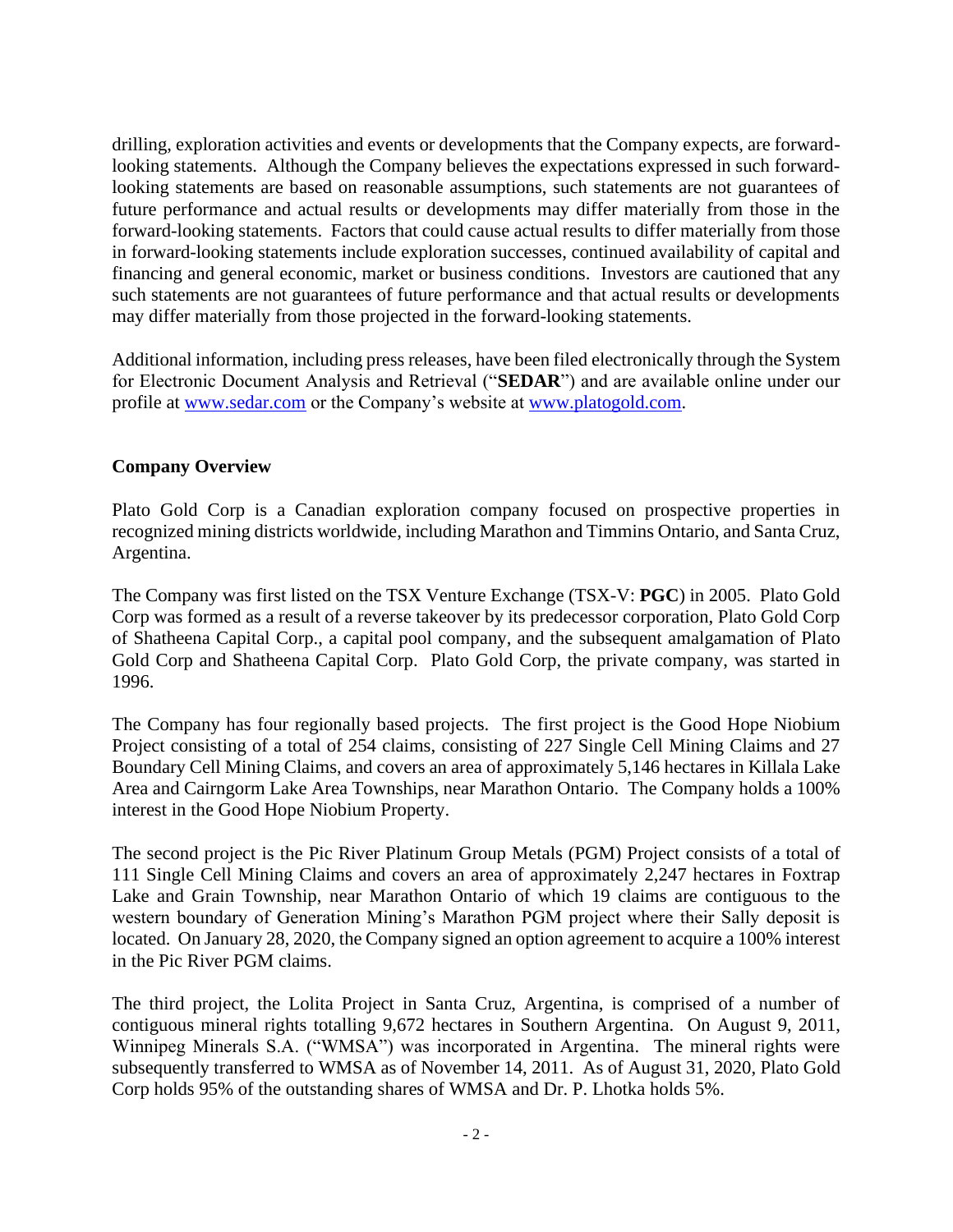The fourth project is the Timmins Gold Project in Northern Ontario which includes four properties (Guibord, Harker, Holloway, and Marriott) in what is sometimes referred to as the Harker/Holloway gold camp located east of Timmins. The Project consists of 4 mining leases and 98 claims and covers 1,658 hectares.

Plato Gold Corp is in the early stage of exploration on the Ontario and Argentina projects.

# **First Quarter 2022 Highlights**

In the first quarter of 2022:

- In March 2020, governments in Canada and globally initiated a myriad of measures to combat the COVID-19 pandemic, resulting in a series of closing and reopening of businesses in Canada and a prolonged slowdown in the national economy. As of the writing of this report, governments in Canada are continuing to deal with the sixth wave of the pandemic with a primary focus on vaccinations, but many COVID restrictions have been removed.
- The Company has applied to the government COVID-19 relief programs and received loan proceeds of \$40,000 in November 2020. During the first quarter of 2021, the Company received an additional loan of \$20,000 from the same program. The loan is due December 31, 2023.
- On the Good Hope Niobium Project, the Company is working to secure additional financing for 2022 for the next stage of development. A high-resolution airborne magnetic and radiometric survey was completed in November 2021 and results were reported on April 4, 2022.
- For the Pic River PGM Project in Foxtrap Lake and Grain Township, near Marathon Ontario, the Company is working to secure financing for 2022 for the Pic River PGM project. Anniversary payments of shares and cash were made in January in keeping with the terms of the option agreement, which is in good standing. In addition, a high-resolution airborne magnetic and radiometric survey was completed in November 2021 and results were reported on March 9, 2022.
- For our Lolita Property in Santa Cruz, Argentina, the Company is in discussion with potential investors on the project.
- The Company is also working on converting the Marriott claims to a lease. A small work program was completed in February 2022, with anticipated results in the second quarter of 2022.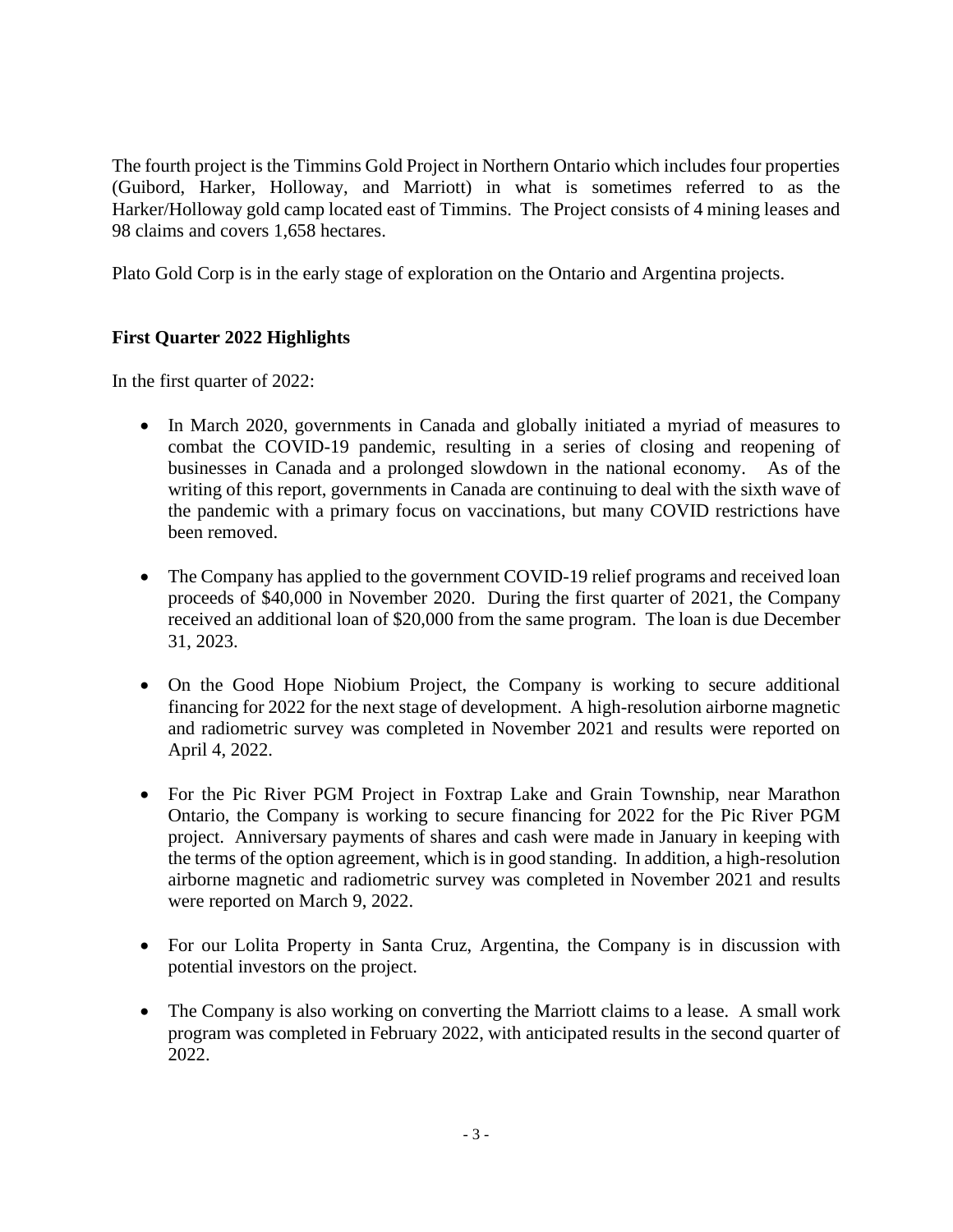# **Overall Performance**

On the Condensed Interim Consolidated Statements of Financial Position, total assets decreased to \$2,236,202 as of March 31, 2022, compared to \$2,288,227 as at December 31, 2021. The decrease is due to the use of funds for exploration activities on two properties which are written down and normal operations of the Company, offset by funds used and carried in the value of the Good Hope Niobium Project and the Pic River PGM Project, and increase in portfolio investments.

As per the note below about Exploration Properties Write Down, in 2015 the Company has taken the position to write-off the entire carrying value of the Company's exploration properties in Timmins, Ontario and Santa Cruz, Argentina. In 2017, the Company optioned the Good Hope Niobium Project and subsequently acquired 100% ownership in 2019, and in 2020 the Company optioned the Pic River PGM Project, both of which are in their early stage with ongoing exploration and evaluation activities. Therefore, the Company will continue to substantiate the carrying value of these two properties as exploration and evaluation activities are active.

Cash decreased to \$21,021 from \$112,731 at December 31, 2021, due to expenditures for exploration activities during the quarter and the company's ongoing operations.

Prepaid expenses of \$12,271 represent mainly advances made for annual OTCMarkets listing paid in 2021.

The other receivables decreased to \$4,546 from \$9,661 at December 31, 2021, mainly due to GST and HST receivables.

Portfolio investments increased from \$84,248 at December 31, 2021, to \$93,655 at March 31, 2022, representing the securities holdings. The increase is a result of normal fluctuation in the market value of the shares.

Mineral properties and deferred exploration costs of \$2,104,709 were recorded as of March 31, 2022, compared to \$2,064,789 as of December 31, 2021, due to recognition of the carrying value on the Good Hope Niobium Project and the Pic River PGM Project. See note below regarding the ongoing write-off for the entire carrying value of the Company's exploration properties in Timmins, Ontario and Santa Cruz, Argentina.

On the liabilities side, accounts payable and accrued liabilities increased to \$720,968 at March 31, 2022, from \$713,488 at December 31, 2021, as a result of normal operating costs for the year. Accounts payable and accrued liabilities include professional fees such as accounting, auditing, and legal, as well as current payables related to the Company's exploration activities.

Due to related company of \$6,545 reported for the three months represents an advance from a related party. Loans payable represent the government COVID-19 loan.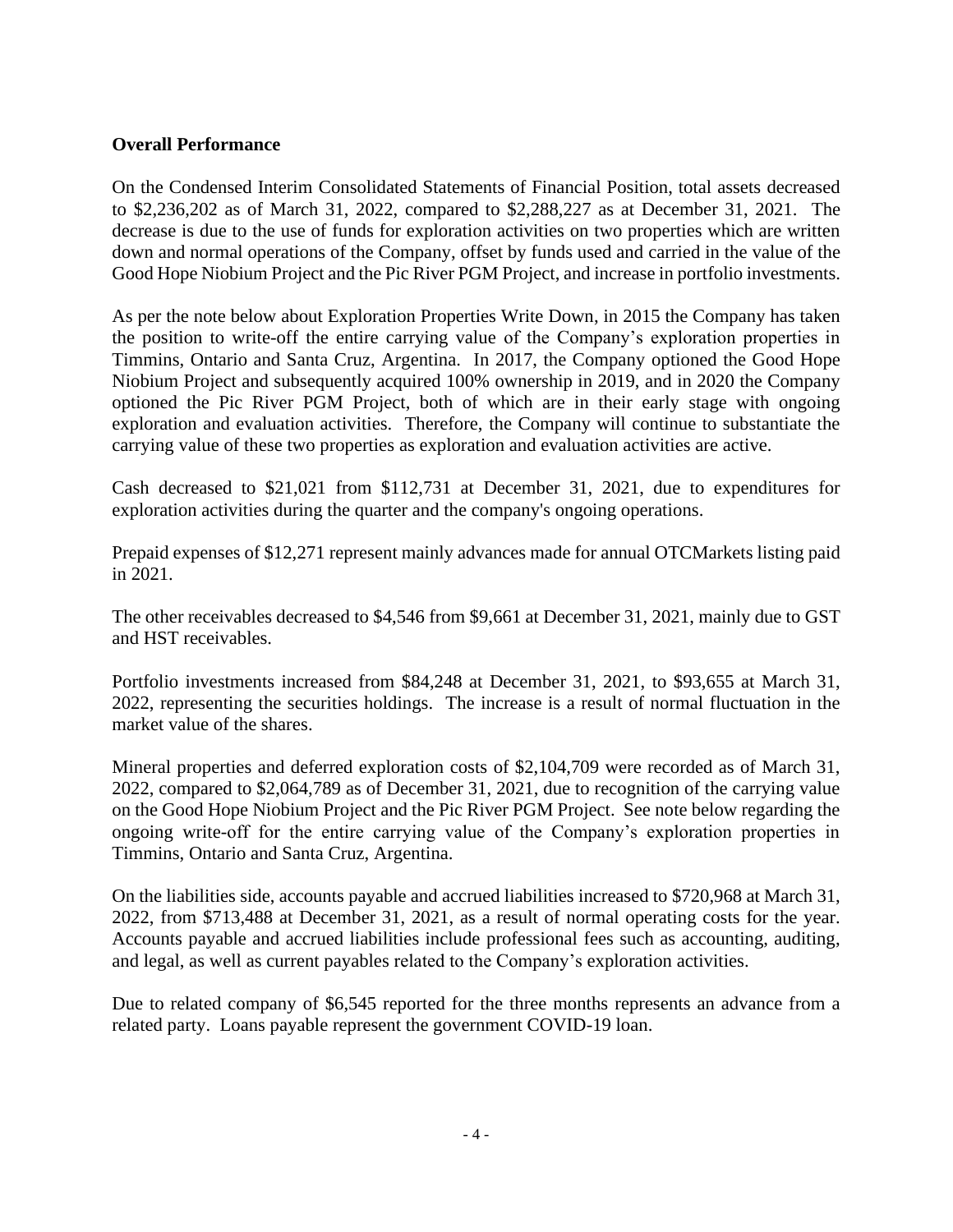Shareholders' equity decreased to \$1,476,123 as at March 31, 2022 from \$1,524,186 at December 31, 2021. The decrease results from a write-down of mineral properties and expenses for the operations of the Company.

On the Condensed Interim Consolidated Statements of Loss and Comprehensive Loss, the increase in net loss and comprehensive loss of \$55,563 for the quarter ending March 31, 2022, compared to the net loss and comprehensive loss of \$49,669 for the same period in fiscal 2021. The increased net loss is primarily due to write-down of mineral properties during the quarter, and professional fees offset by fair value adjustment on portfolio investments in the quarter. Excluding these onetime items, management has kept expenses low and stable.

Investment income of \$718 was offset by expenses of \$56,281 during the quarter ending March 31, 2022, compared to investment income of \$239 and expenses of \$49,908 for the same period last year. Basic and diluted loss per share was \$Nil for the quarters 2022 and 2021.

On the Condensed Interim Consolidated Statements of Cash Flow, cash used in operating activities was \$31,385 for the three months ended March 31, 2022, compared to cash used of \$4,449 for the same period last year. Cash provided by financing activities was \$Nil for the three months ended March 31, 2022, compared to cash provided of \$20,000 in the same period last year. Cash flow from investing activities was cash used of \$60,325 for the three months compared with cash used of \$28,191 in the same period last year.

As of March 31, 2022, the cash balance was \$21,021 compared to cash of \$112,731 as of December 31, 2021.

# **Exploration Properties Write Down (2015)**

As part of the 2015 audit, the Company was required to complete an impairment analysis to compare the carrying value of the two exploration properties the Company held in 2015 to the fair market value at that time. In order to substantiate the carrying values of the exploration properties, the Company would have had to complete a valuation analysis of the properties. Due to the mineral exploration market conditions at that time, it was determined that the extreme volatility of the market and the depressed value of gold, that a valuation analysis of the properties would likely result in a reduced market value for the properties. The Company is of the view that the prohibitive cost of a valuation analysis does not justify the end result of determining a reduced market value just for reporting purposes.

As a result, the Company has taken the unique position to preserve working capital and to ensure available funds are allocated to exploration activities, by foregoing a valuation analysis and writing down the properties to \$Nil. For these two properties in Timmins, Ontario and in Argentina, the Company has continued to write down all exploration expenditures and investments until such time as when it is beneficial to the Company to complete an assets analysis.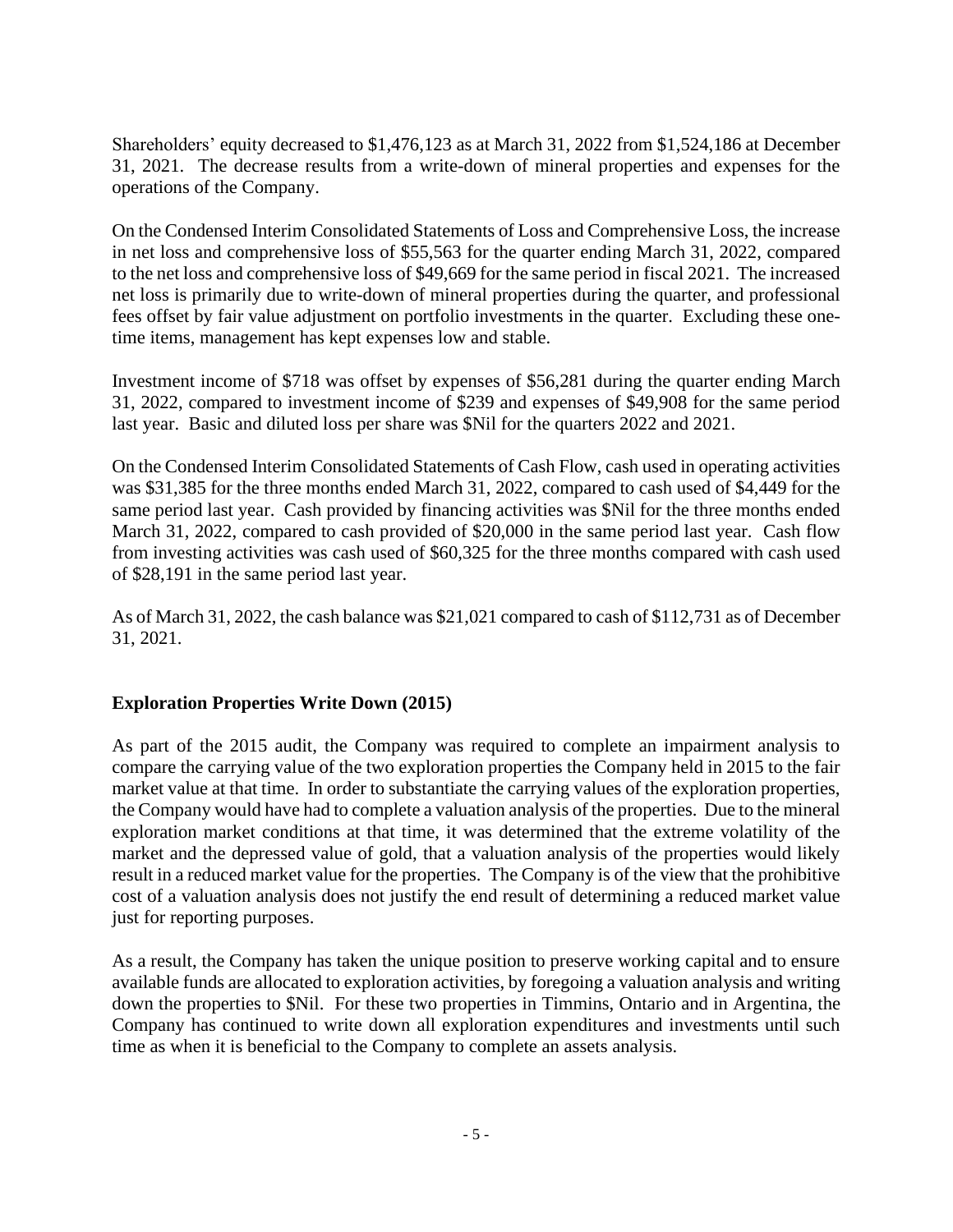The Company intends to complete an assets analysis on these two exploration properties when appropriate, which is anticipated to be greater than the \$Nil value reported. In this situation, the carrying amount could be increased to an amount that does not exceed the carrying amount that would have been reported had no write down been recognized in prior years.

Based on consultations with the Company's directors, accounting professionals and auditors, the Company, starting 2015, has taken the position to write-off annually the entire carrying value of the Company's two exploration properties in Timmins, Ontario and in Argentina.

| As of       | Write Down for | <b>Cumulative Write</b> |
|-------------|----------------|-------------------------|
| December 31 | the Year       | Down                    |
| 2015        | \$1,331,521    | \$1,331,521             |
| 2016        | \$18,005       | \$1,349,526             |
| 2017        | \$23,199       | \$1,372,725             |
| 2018        | \$22,120       | \$1,394,845             |
| 2019        | \$52,629       | \$1,447,474             |
| 2020        | \$35,134       | \$1,482,608             |
| 2021        | \$15,027       | \$1,497,635             |
| 2022        | \$27,940       | \$1,525,575             |

As of March 31, 2022, no assets analysis was completed and the Company continues to report a nil value for the Company's two exploration properties in Timmins, Ontario and in Argentina.

Accordingly, during the three months ended March 31, 2022, the Company has written off exploration expenditures and investments totalling \$27,940 for cumulative impairment loss to date of \$1,525,575 as of March 31, 2022 for the two properties.

The Company's historic valuation of the exploration properties in previously reported financial statements are available on the Company's website and in SEDAR. Shareholders are encouraged to review the previous statements to determine the historic asset value prior to the write down.

# **Selected Annual Information**

Unless otherwise noted, all currency amounts are stated in Canadian dollars.

The following selected financial data for each of the three most recently completed financial years are derived from the audited annual financial statements of the Company, which were prepared in accordance with International Financial Reporting Standards.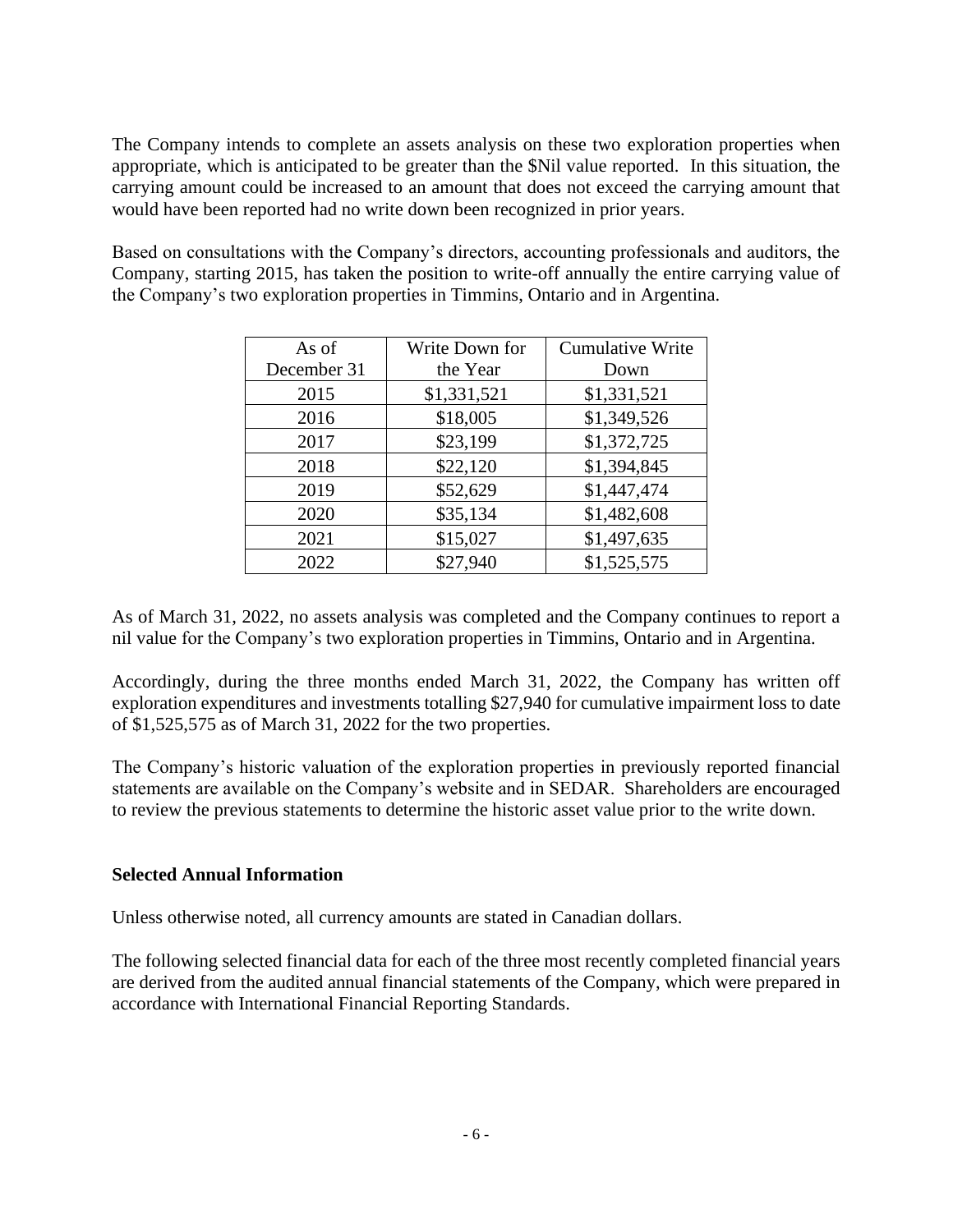| For the Years Ended December 31,                             | 2021       | 2020       | 2019       |  |
|--------------------------------------------------------------|------------|------------|------------|--|
|                                                              |            |            |            |  |
| Income                                                       | 1,167      | 3,218      | 4,096      |  |
| Net income (loss) and comprehensive income (loss)            | (360, 432) | (202, 156) | (270, 180) |  |
| Net income (loss) and comprehensive income (loss), per share |            |            |            |  |
| Net income (loss) and comprehensive income (loss), per share |            |            |            |  |
| fully diluted                                                |            |            |            |  |
| Total assets                                                 | 2.288.227  | 1,909,454  | 1.882.064  |  |
| Total long-term liabilities                                  | 32,079     | 19,251     |            |  |
| Cash dividends                                               |            |            |            |  |

The Company has recorded losses in all the three most recently completed fiscal years and expects to continue to record losses until such time as the Company's projects are identified, developed, and brought into profitable commercial operation.

# **Results of Operations**

# **Exploration and Development Activities**

Mineral properties expenditures during the quarter totalled \$67,860 compared to expenditures of \$55,077 for the same period in the previous year. Funding of projects was mainly from proceeds of non-brokered private placements.

During the three months ended March 31, 2022, the Company was focused on the high-resolution airborne magnetic and radiometric survey results for the Good Hope Niobium Project and the Pic River PGM Project. The Company also continues to raise funds for exploration work on the Company's Good Hope Niobium Project, Pic River PGM Project, Timmins Gold Project and the Lolita Project in Argentina. With the successful raising of funds, exploration work will be conducted on the Company's properties in the coming year.

Results of the two high-resolution airborne magnetic and radiometric surveys were reported on March 9, 2022 and April 4, 2022. In addition, a small work program on the Marriott claims was started in late 2021 and completed in February 2022 with a final report anticipated in the second quarter of 2022.

#### **Good Hope Niobium Project, Marathon Ontario**

As announced on August 27, 2019, the Company announced that it had met all of the terms of the KL37 and KL226 Option Agreements and the Company owns 100% of the Good Hope Niobium claims.

On May 31, 2017, the Company signed two Option Agreements, KL226 Option Agreement and KL37 Option Agreement to acquire 100% interest in the Good Hope Niobium Project in Killala Lake area, near Marathon Ontario.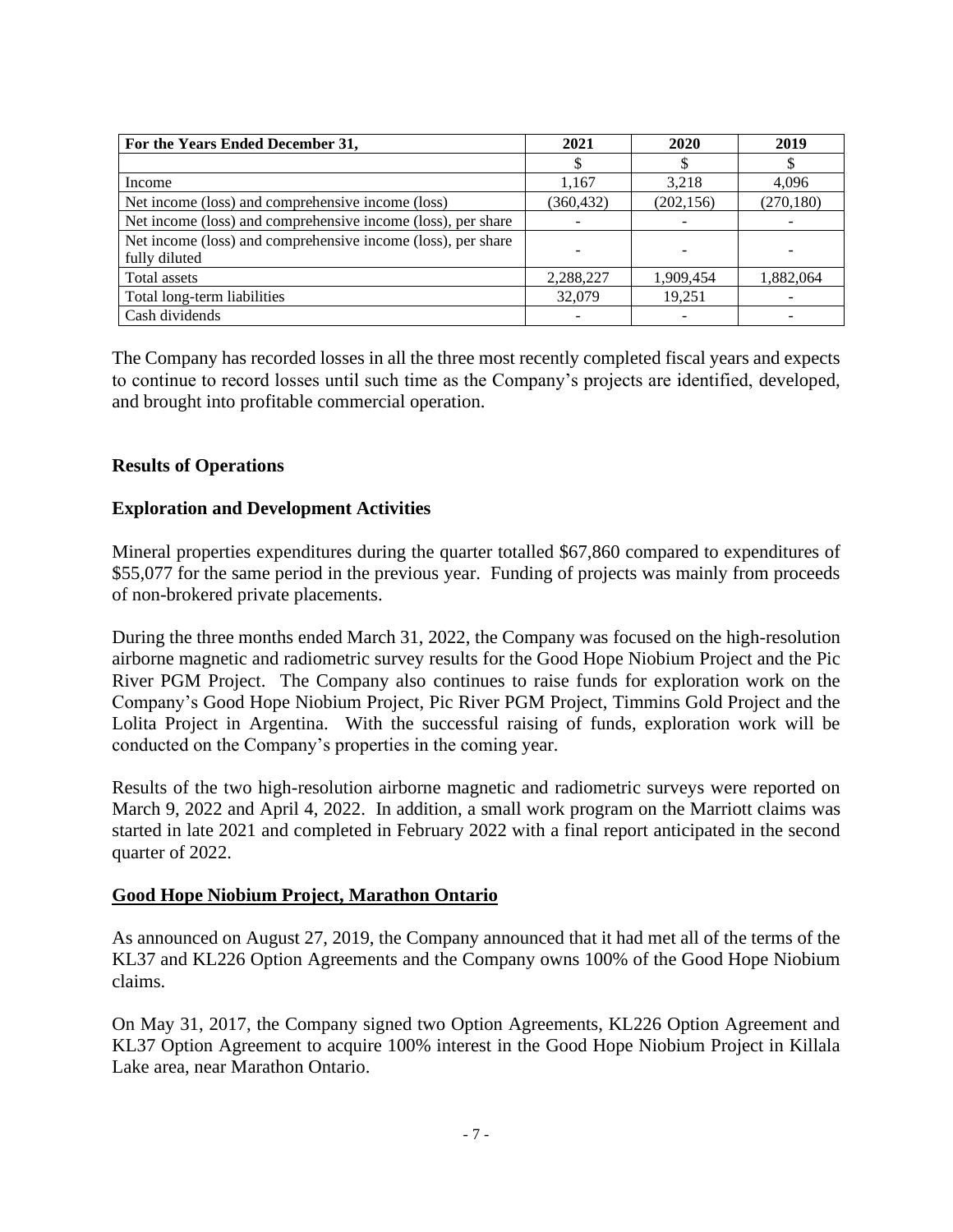The Good Hope Niobium Property consists of a total of 254 claims, consisting of 227 Single Cell Mining Claims and 27 Boundary Cell Mining Claims, and covers an area of approximately 5,146 hectares in Killala Lake Area and Cairngorm Lake Area Townships, northwest of Marathon, Ontario. The Good Hope Property is located approximately 45 kilometers northwest of Marathon and 28 km north of Highway 17. The property is readily accessible from Trans-Canada Highway 17 and Dead Horse Road. The Property is also in close proximity to the Hemlo gold mining camp.

The regional geology around the Good Hope Property consists of alkaline and carbonatite intrusions formed during Midcontinental rifting within the Trans-Superior Tectonic zone. The Good Hope Property forms a doughnut around the Prairie Lake Complex. The Prairie Lake Complex is composed of carbonatite, ijolite and potassic nepheline syenite. The most common rock types on the Good Hope Property are carbonatite, syenite breccia and ijolite. The Good Hope Property hosts Niobium mineralization in pyrochlore. The Niobium mineralization differs from that in Prairie Lake Complex in that it is low in Th and U contents.

The discovery of Niobium mineralization at Good Hope was made by Rudy Wahl in 2010 when he identified 1.63 %  $Nb<sub>2</sub>O<sub>5</sub>$  in a small outcrop on site #28. In 2014, he followed up with mapping and prospecting in 5 pits that he dug in the area. Subsequent exploration work on the property includes: grab sampling, channel sampling, trenching, ground radiometrics survey, airborne magnetic - radiometrics surveys and mineralogical studies. Mineralogical studies completed in 2014 by Professor Roger H. Mitchell on samples from site #28 shows that the pyrochlore minerals are ThO2-free and contain very low UO3 so radionuclide problems are low for future extraction.

During the summer of 2015, a detailed prospecting-geological survey was completed on the Good Hope Property with the objective of finding larger zones of mineralized, non-radioactive carbonatite. The first trench, TR-01, revealed a non-radioactive carbonatite at the contact with a syenite. The carbonatite is at least 5 meters wide by 15 meters long, and observations indicate that it extends underneath the swamp for an unknown distance. The best result from 26 channel samples in trench TR-01 is  $1.205\%$  Nb<sub>2</sub>O<sub>5</sub> over 1.10 meters. Trench TR-04 revealed a contact between ijolite breccia and syenite breccia, both matrix being carbonatite, with a chunk of massive carbonatite. Again, the carbonatite most likely extends underneath the swamp. The best channel sampling result for TR-04 is 0.437% Nb<sub>2</sub>O<sub>5</sub> over 0.60 meters. In summary, the 2015 exploration program was successful in discovering a new type of niobium mineralization which is potentially a non-radioactive carbonatite intrusion. As the discovery coincides with a low magnetic/low topography sector, all the multi square-kilometers low topography, low magnetics area covered by the Good Hope Property, is considered highly prospective.

Two drill holes were completed in 2016 for a total of 280.7 m on an airborne radiometric anomaly near the discovery site #28. The assay highlights for drill hole PL-01 include  $0.45\%$  Nb<sub>2</sub>O<sub>5</sub> over 1.0 m and 6.25 % P<sub>2</sub>O<sub>5</sub> over 1.0 m. The assay highlights for drill hole PL-02 include 0.34 % Nb<sub>2</sub>O<sub>5</sub> over 1.0 m and 5.81 %  $P_2O_5$  over 1.0 m. The Niobium mineralization in drill core is associated with carbonatite and syenite carbonatite breccia.

In June 2017, Plato initiated a data compilation on the Property to use for exploration targeting and program planning. A geological mapping and sampling program was completed in the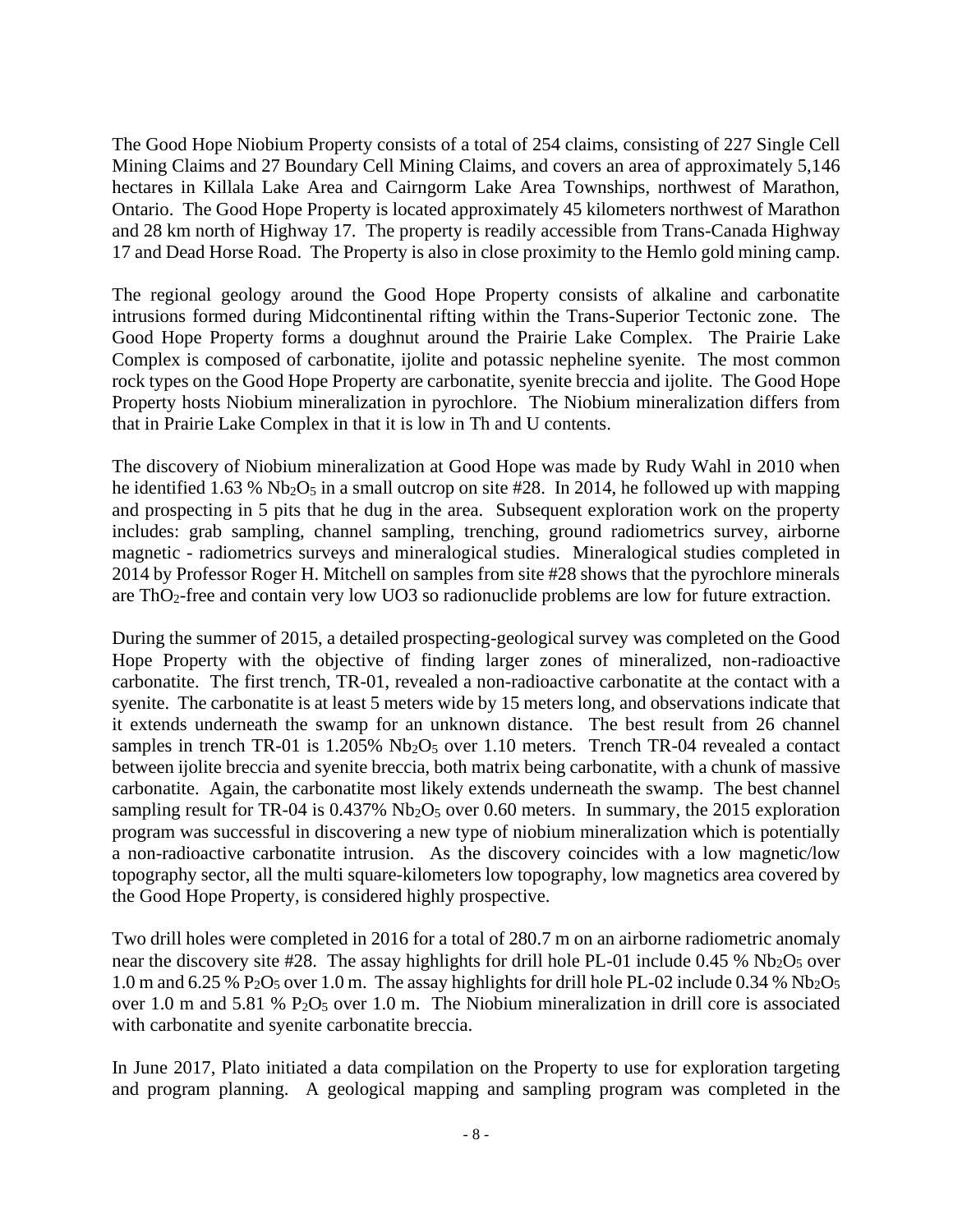summer of 2017. The goal of the program is to identify additional Niobium mineralization on the Property. Geophysics surveys suggest that the Prairie Lake Complex has a non-magnetic ring dyke and radial fracture system around it on Plato's Good Hope Property. The geological mapping will search for Niobium mineralization within the ring dyke. Another goal of the June geological mapping program was to collect more geological data for drill targeting for the drill program in 2018.

In May 2018, Plato completed 5016 metres of diamond drilling on the Good Hope Property. The drilling focused on outcropping mineralization at 'Site 28' in the northwestern part of the property and encompassed an area of approximately 500m by 500m. All holes were drilled in a northwesterly direction. The nine completed drill holes ranged in length from 372 to 672 metres, testing the area to a vertical depth of between 285 and 580 metres. All holes intersected zones (up to 27m wide) of massive carbonatite within a brecciated system consisting of variably fenitized syenite/quartz-syenite intruded by carbonatite dykes and crosscutting carbonatite veins. Although the brecciated nature of the host rocks makes any orientation or trend of mineralization difficult to determine, the intersection of massive carbonatite in every drill hole from surface up to approximately 500m depth suggests that significant potential exists for niobium mineralization over a large area.

Assays of the drill core samples collected from the program peaked at 0.950% niobium (Nb2O5) with 6.20% phosphorus (P2O5) over 1.1m in a sample of massive carbonatite. The two most significant intersections from the drilling program were 0.190% Nb2O5 and 2.04% P2O5 over 93.08m (drill hole PGH-18-06; 354.18-447.26m) and 0.175% Nb2O5 and 2.03% P2O5 over 89.24m (drill hole PGH-18-10A; 345.0-434.24m).

In 2020, the Company completed a study with an independent consulting firm to review the data from the drill program and to help with planning the next phase of drilling. The completion of this Preliminary Mineralogical and Metallurgical Study was announced on August 12, 2020, with encouraging results.

In November 2021, the Company completed a high-resolution airborne magnetic and radiometric survey with results from the survey reported on April 4, 2022. The geophysical survey data confirmed the Good Hope Niobium occurrences represent a discrete intrusion distinct from Prairie Lake Carbonatite complex located to the southeast. The geophysical data from the survey and 2018 diamond drilling indicate the potential size of the niobium rich zone to be at least 500 sq m in area with a confirmed depth of 500 m.

At the writing of this report, the Company is working to secure additional financing for the next stage of development for the Good Hope Niobium Project.

# **Pic River PGM Project, Marathon Ontario**

On January 28, 2020, the Company signed an option agreement to acquire a 100% interest in the Pic River PGM claims. On April 28, 2020, the Company added an additional 6 new claims to the total property.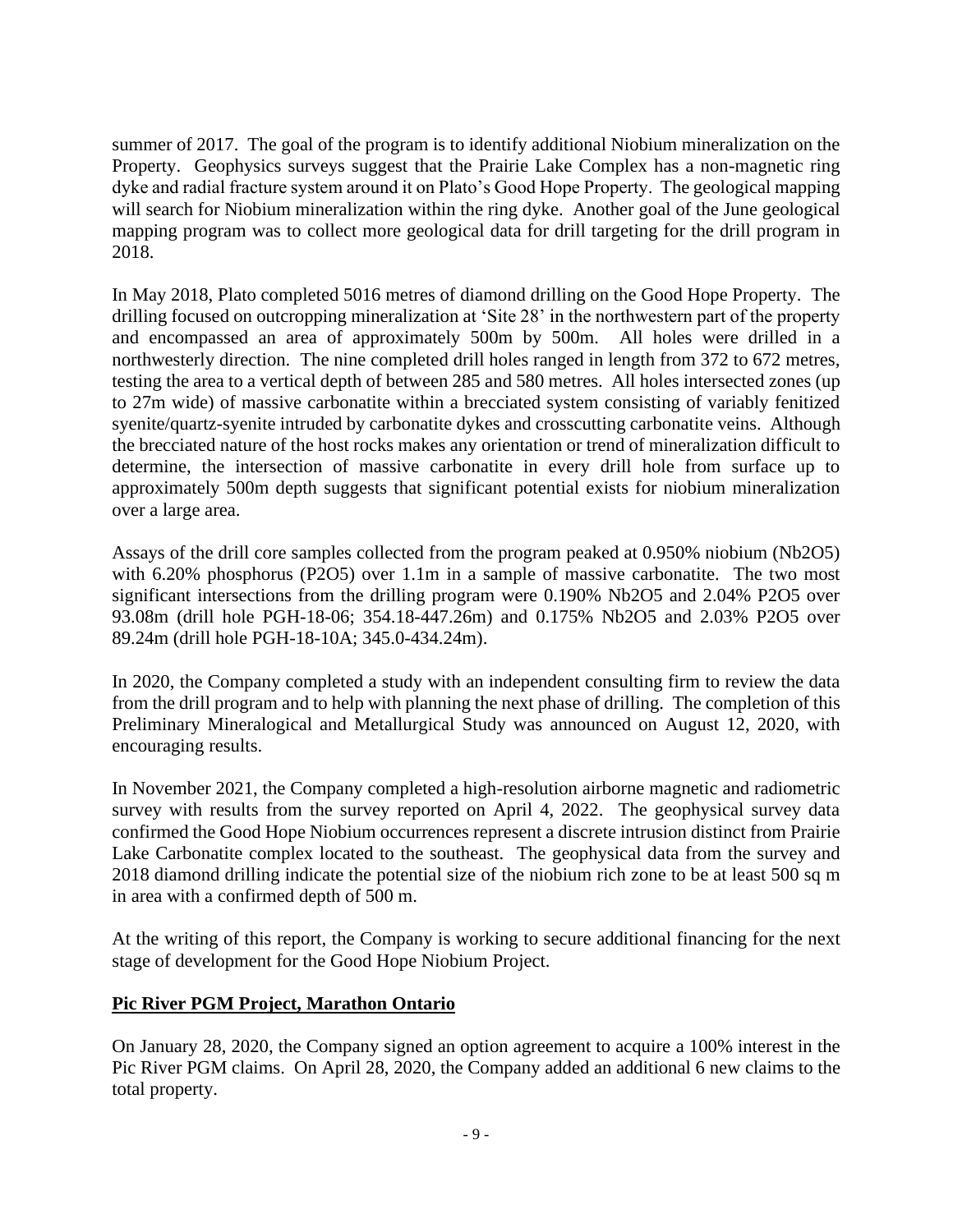As a result, the Pic River Platinum Group Metals (PGM) Project consists of a total of 111 claims, Single Cell Mining Claims and covers an area of approximately 2,247 hectares in Foxtrap Lake and Grain Township, near Marathon Ontario.

Mapping by Walker et al (1993) indicates the favourable layered gabbro series (the basal portion of the Coldwell Complex) of rocks that host the PGE-Cu-Ni mineralized zone of Generation Mining Inc.'s Sally, Willie, Skipper, Four Dams zones and the Marathon Deposit trend onto the Pic River PGM-Cu-Ni property. Previous ground magnetic surveys indicate magnetic highs that may correspond to the higher magnetic zones within the gabbroic rocks.

The Marathon deposit is "one of" the largest undeveloped platinum group metal mineral resources in North America hosting several PGM-Copper deposits, including the 7.1 million-ounce palladium-equivalent Marathon Deposit. On January 6, 2020, Generation Mining Limited released a preliminary economic assessment (PEA) giving Marathon an after-tax net present value (NPV) of \$871 million.

Mineralization hosted on the Marathon property is not necessarily indicative or representative of mineralization hosted on the Company's property.

Generation Mining Inc.'s Sally Area 41 zone is indicated to be on strike to the Pic River PGM-Cu-Ni property. This PGM-Cu-Ni drill defined mineralized zone is located on the northern margin of the East Gabbro and is comprised of four mineralized zones.

Generation Mining announced favourable drill results during the third quarter of 2020, immediately to the west of their planned open pit development. As well, Generation Mining announced the start of a feasibility study, after releasing a favourable PEA, and any increase in the size of their project is favourable to Plato's strategic land position touching part of Generation's western boundary, and on strike to their Sally deposit.

In November 2021, the Company completed a high-resolution airborne magnetic and radiometric survey and the results for the Pic River PGM Project was reported on March 9, 2022.

Plato's planned exploration for 2022 will focus on defining the gabbroic units on the Pic River PGM-Cu-Ni property and determining the PGM-Cu-Ni mineralization.

# **Lolita Project, Santa Cruz, Argentina**

In 2007, Plato Gold successfully acquired, through a joint venture agreement, a majority interest in 29,000 hectares of strategically located property in Santa Cruz, Argentina. In the beginning, Plato holds a 75% interest in the joint venture with Dr. P. Lhotka holding the remaining 25% interest. The first three phases of work have involved prospecting, geochemical sampling as well as a Mag and IP survey over a large portion of the property.

The property is located in a geological metal rich province, hosted by Jurassic aged rocks of the Deseado Massif. The structures found to date are hosted by a felsite unit and felsic tuffs. To the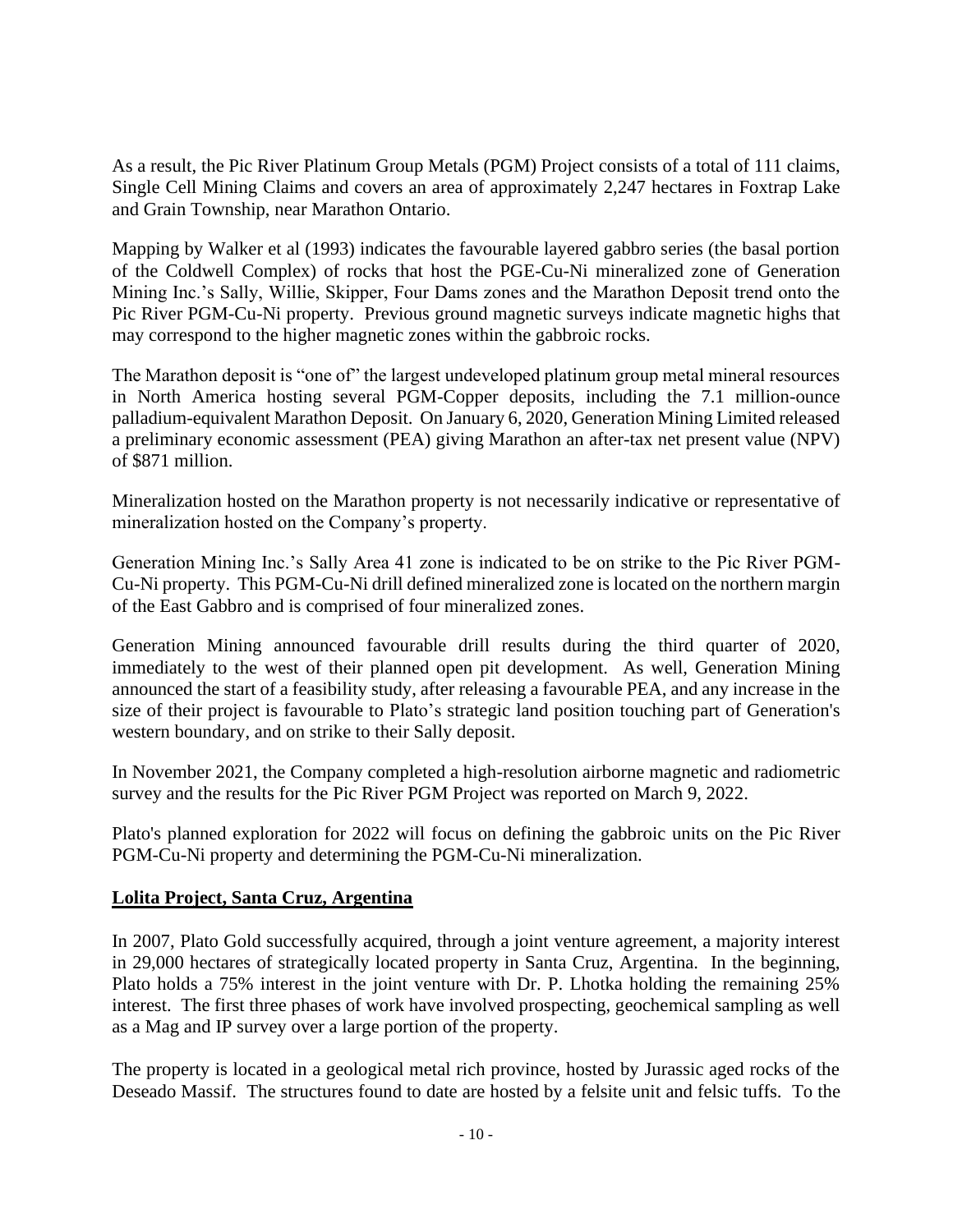immediate south significant base metal and precious metal vein systems occur and are held by some major Companies. The results to date have located a number of strong hydrothermal structures with chalcedonic silica, brecciation, iron oxides and pyrite with areas of weak to strong anomalous pathfinder elements of arsenic, antimony and mercury, which may be prospective for precious metals at deeper levels. Also encouraging is that these structures have been traced from 1 to 5 kilometers in length.

In light of these favourable results the Company followed up on Dr. P. Lhotka's recommendation by conducting a geophysical survey to locate and define specific targets within these surface defined structures for exploration by diamond drilling.

During the first quarter of 2011, the Company completed a Ground Magnetic Survey on the Lolita Property in Santa Cruz, Argentina, which was a prelude to an IP program and a planned drill program. In the Third quarter the Company completed the Ground Magnetic Survey and the IP program. The results of the IP program were announced on October 20, 2011.

On August 9, 2011, Winnipeg Minerals S.A. ("WMSA") was incorporated in Argentina with Plato Gold holding 75% and Dr. P. Lhotka holding 25% of the outstanding shares. The mineral claims totaling 27,857 hectares were subsequently transferred to WMSA as of November 14, 2011.

On August 31, 2020, in accordance with the joint venture agreement, the Company recorded cumulative expenditures above \$400,000 and thus the parties agreed to dilute the Lhotka interest by 20%. Accordingly, the Company's holding in WMSA increased to 95% with Lhotka holding 5% and the outstanding Lhotka contribution as of August 31, 2020 will be recorded as \$Nil and settlement paid in full.

In 2020, two nearby companies announced some very positive developments. In their October 28, 2020 press release, E2 Metals Limited of Australia announced exceptional results at their Mia project which included 424 gpt Au and 1,489 gpt Ag over 1 metre at 68 meters depth.

As well, Austral Gold Limited announced on October 13, 2020 that they have acquired the Sierra Blanca gold deposit just south of the Lolita Property. Several years ago, in 2016, Austral Gold acquired the Pinguino deposit immediately southeast of the Lolita Property.

As of March 31, 2022, there were no changes to the current share structure. Currently the claims total 9,672 hectares. The property is drill ready subject to available financing or an option agreement.

# **Timmins Gold Project**, **Ontario**

The Timmins Gold Project is comprised of four properties along the Destor Porcupine Fault Zone located east of Timmins. The Guibord, Harker, and Holloway properties are comprised of 4 mining leases. The Marriott property is comprised of 98 claims, consisting of 70 Single Cell Mining Claims and 28 Boundary Cell Mining Claims, and covers an area of approximately 1,658 hectares.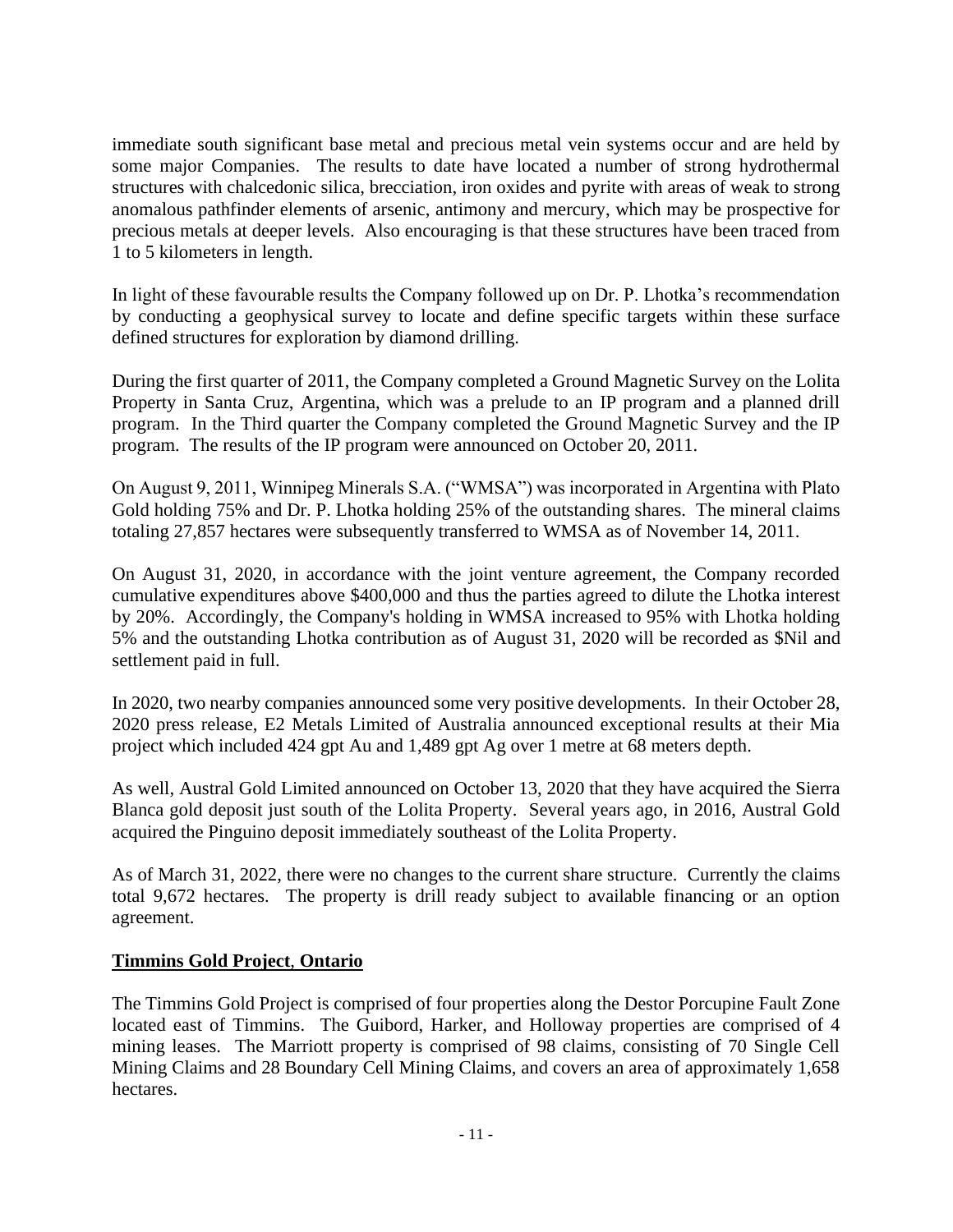The Company holds 100% interest in the Holloway and Marriott Properties. The Company holds 50% interest in the Guibord property with the remaining 50% held by Moneta Porcupine Mines, of which 10% is beneficially held for Agnico Eagle Mines. The Company holds 20% interest in the Harker property with the remaining 80% held by Moneta Porcupine Mines. The properties are subject to a 2% net smelter royalty held by a former director of the Company.

On January 14, 2021, O3 Mining Inc., a spinout company from Osisko Mining, sold its Northern Gold Mining assets to Moneta Porcupine Mines Inc.. On February 8, 2022, Kirkland Lake completed their meger transaction with Agnico Eagle with the combined company continuing as Agnico Eagle Mines Limited.

At Plato's Holloway gold project, the Company has engaged the services of Orix Geoscience Inc. to digitize historical drill data and 3D model our geology to establish drill targets for our winter drill program. The Company is looking forward to starting this promising gold project which is within 2 km of the Holt and Holloway gold mines and mill complex owned by Kirkland Lake Gold and Newmont. On August 17, 2020, these two companies announced an up-to \$75 million investment to acquire an option on certain mining and mineral rights on the Holt Mine Property. The Black Top zone, Ghost zone and Deep Thunder zone of Kirkland Lake Gold are in close proximity to Plato's Holloway claims.

A small work program on the Marriott claims was started in late 2021 and completed in February 2022 with final report anticipated in the second quarter of 2022. The Company is also working to convert the Marriott claims to a lease.

The Company is monitoring and working hard to further develop the four assets in the Timmins Gold Project in northern Ontario.

# **Administration**

During the three months ended March 31, 2022, investment income of \$718 for the period was offset by administrative expenses, normal operating expenses, write-down of mineral properties and fluctuation in fair value adjustment on portfolio investments, resulting in a net loss of \$55,563 for the quarter compared to a net loss of \$49,669 for the quarter ended March 31, 2021. The basic and diluted loss per share was \$Nil for the period ended March 31, 2022, and the period ended March 31, 2021.

Expenses during the quarter 2022 totalled \$56,281 compared to \$49,908 for the comparable period in 2021. The increase is mainly due to write-down of mineral properties in the quarter. Comparing the two quarters, cash related expenses decrease for bad debt expenses, publicity and advertising, offset by increases in professional fees and write-down of mineral properties. In general, expenses are stable as noted in office and general, insurance, and rent, reflecting management's efforts to minimize expenses.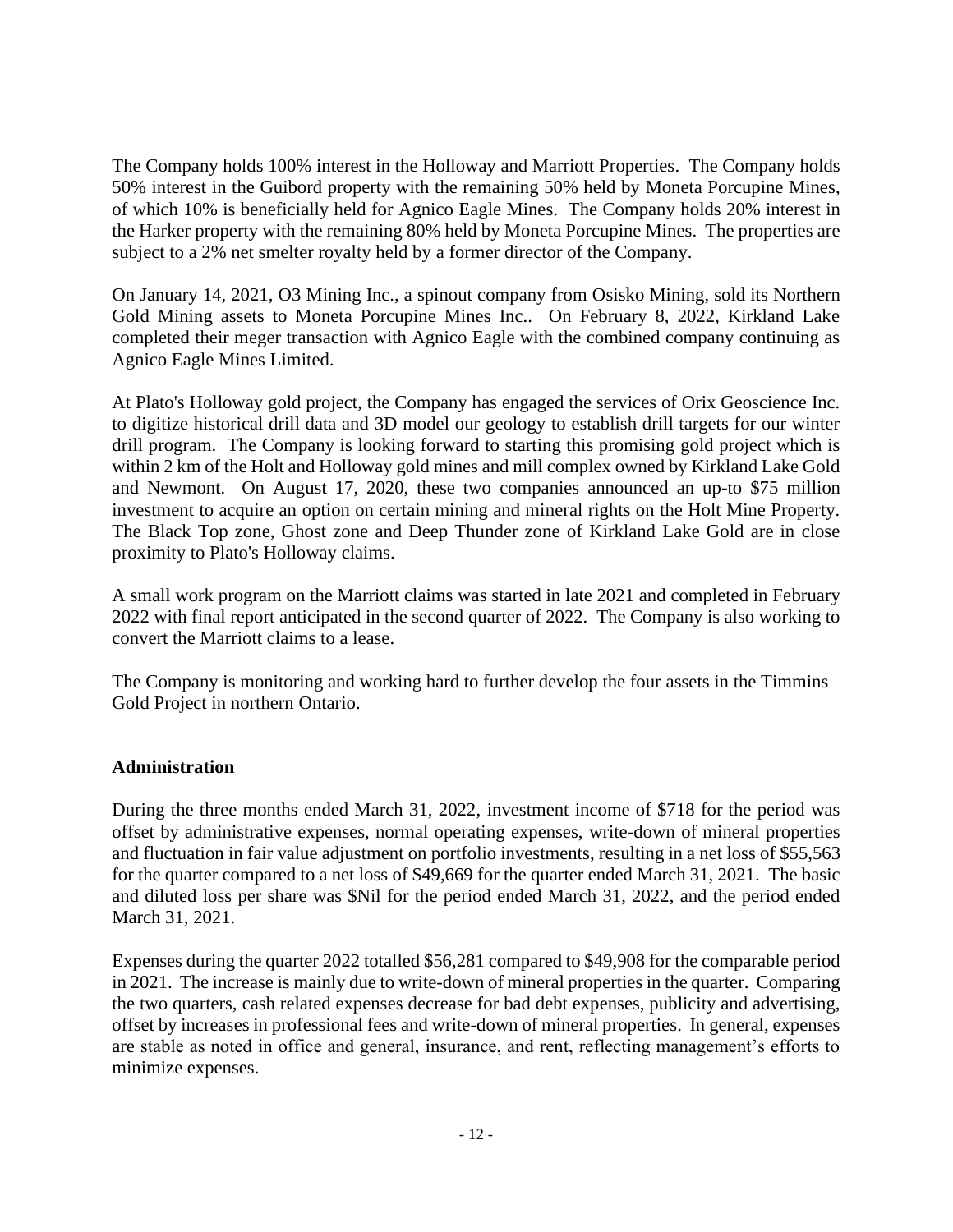As a junior exploration company, cash flow from financing will continue to be an ongoing focus for management. The current market conditions represent significant challenges to the entire junior exploration sector and there is no assurance that financing will be available in this market. We are maintaining a close watch on market activities as it relates to financing in our sector.

# **Summary of Quarterly Results**

The following selected financial data are derived from the unaudited quarterly financial statements of the Company, which were prepared in accordance with International Financial Reporting Standards for the results from April 1, 2020 to March 31, 2022.

|                                                                                            | 2022      | 2021          |               |               | 2020     |               |          |               |
|--------------------------------------------------------------------------------------------|-----------|---------------|---------------|---------------|----------|---------------|----------|---------------|
| <b>For the Quarters Ended</b>                                                              | Mar 31    | <b>Dec 31</b> | <b>Sep 30</b> | <b>Jun 30</b> | Mar 31   | <b>Dec 31</b> | Sep 30   | <b>Jun 30</b> |
|                                                                                            |           | Φ             | Φ             | ъ             |          |               |          |               |
| Income                                                                                     | 718       | 317           | 304           | 307           | 239      | 758           | 706      | 780           |
| Net Income (loss) and Comprehensive<br>Income (loss)                                       | (55, 563) | (33,061)      | (54,243)      | (223, 459)    | (49,669) | (82, 555)     | (40,306) | (18, 862)     |
| Net Income (loss) and Comprehensive<br>Income (loss), per share basic and<br>fully diluted |           |               |               |               |          |               |          |               |

# **Liquidity and Capital Resources**

In management's view, given the nature of the Company's operations, which consist of the exploration of mining properties, the most relevant financial information relates primarily to current liquidity, solvency, and planned exploration expenditures. In addition, the Company holds common shares in four publicly traded companies as reported in the accompanying unaudited condensed interim consolidated financial statements. The Company's financial success will be dependent on the economic viability of the Good Hope Niobium Project, the Pic River PGM Project, the Lolita Project and the Timmins Gold Project.

The Company had cash of \$21,031 as of March 31, 2022, which is sufficient to cover the Company's short-term cash requirements. In the past, the Company has been successful in raising sufficient short-term funds to satisfy its obligations. The Company is also reporting other receivables of \$4,546, consisting primarily of HST & GST receivable. As well, the Company holds a marketable portfolio investment of \$93,655. Additional financing is required to finance on-going administration and continue the exploration activities of the Company.

As an exploration company, the Company generates minimal revenue and will have to return to the equity markets in order to secure additional financing for the Company to continue exploration. Management believes that it has the ability to raise sufficient funds for the continuation of operations. However, while management has historically successfully raised the necessary capital, it cannot provide assurance that it will be able to obtain the required financing in light of the current economic conditions.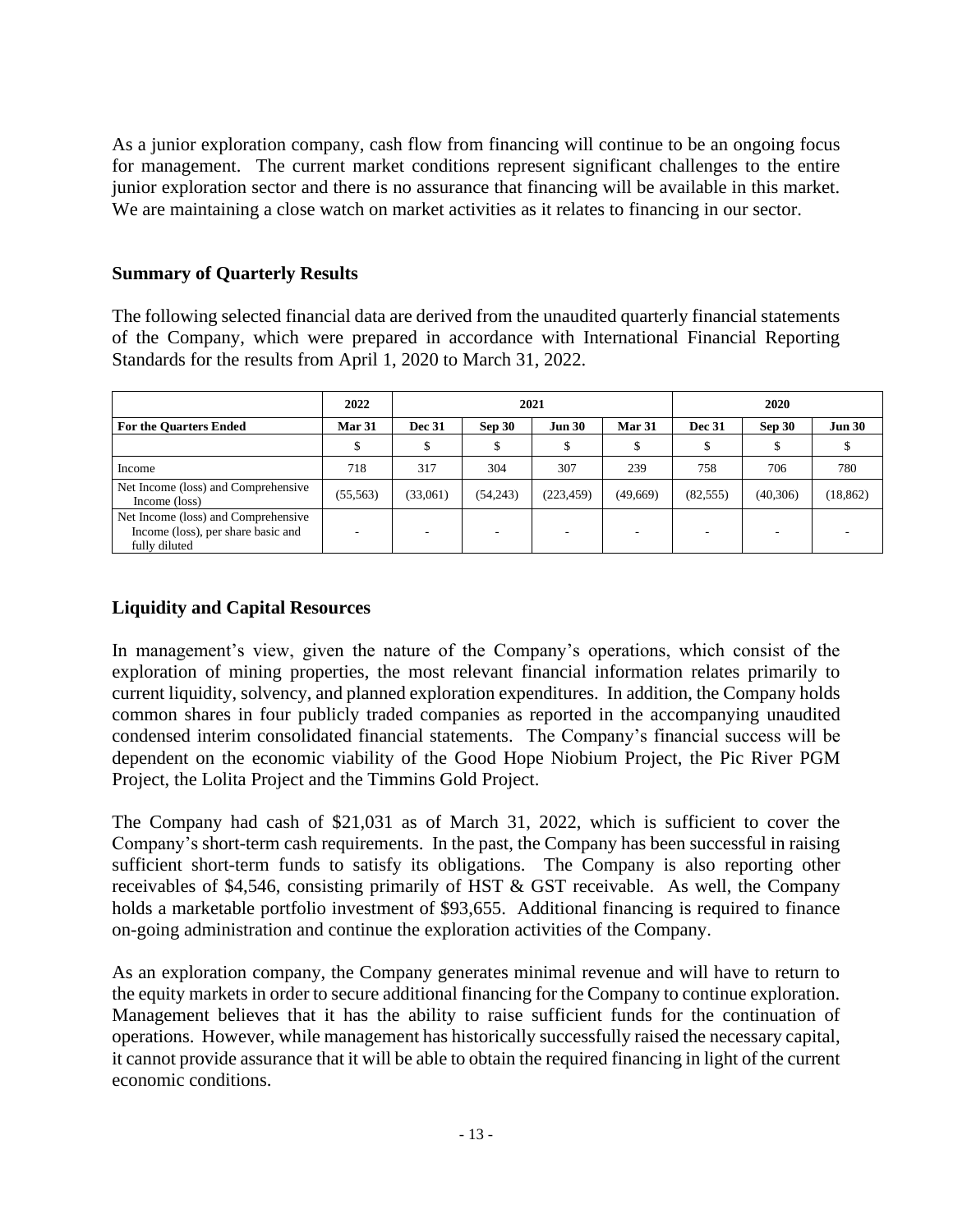# **Changes in Accounting Standards**

The IASB issued an amendment to IAS 16, Property, Plant and Equipment, to prohibit the deducting from property, plant and equipment amounts received from selling items produced while preparing an asset for its intended use. Instead, sales proceeds and its related costs must be recognized in the statement of loss and comprehensive loss. The amendment will require companies to distinguish between costs associated with producing and selling items before the item of property, plant and equipment is available for use and costs associated with making the item of property, plant and equipment available for its intended use. The amendment is effective for annual periods beginning on or after January 1, 2022, with earlier application permitted. The adoption of this amendment did not have any impact on the Company's consolidated financial statements.

# **Financial Instruments**

The Company's financial instruments consist of cash, portfolio investments and accounts payable and accrued liabilities.

Management does not believe these financial instruments expose the Company to any significant interest, currency or credit risks arising from these financial instruments. The fair market value of cash, portfolio investments and accounts payable and accrued liabilities approximate their carrying values.

In conducting its business, the principal risks and uncertainties faced by the Company relate to exploration and development success. Exploration for gold and niobium involves significant risks, many of which are outside the Company's control. In addition to the normal and usual risks of exploration, the Company often works in remote locations that lack the benefit of infrastructure and easy access.

The Company relies on equity financing for its long-term working capital requirements and to fund its exploration programs. There is no assurance that such financing will be available to the Company, or that it will be available on acceptable terms.

#### **Outstanding Share Data**

a) Common and Preferred Shares

The Company is authorized to issue an unlimited number of common shares without par value. As at March 31, 2022, the Company had issued and outstanding 219,765,717 common shares with a carrying value of \$9,749,128.

On January 20, 2021, the Company issued 450,000 shares pursuant to an Option Agreement. The common share issuance was valued at \$15,750 based on the Company's common share close price of \$0.03 on the date of issuance.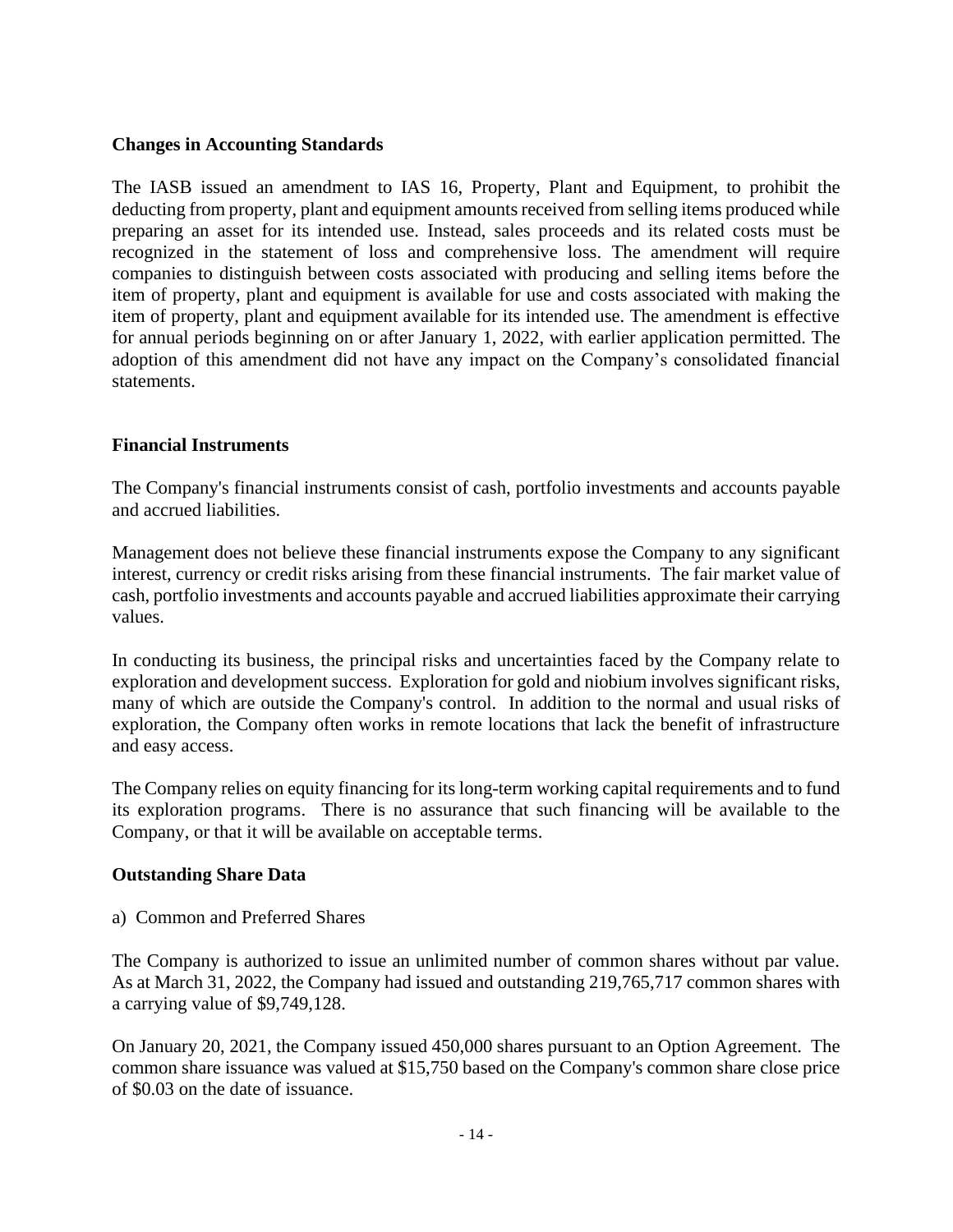On June 10, 2021, the Company issued 5,100,000 flow-through common shares at a price \$0.05 each for total gross proceeds of \$255,000. In addition, the Company also issued 1,900,000 regular units at a price of \$0.05 each for total gross proceeds of \$95,000. Each unit consists of one common share and one common share purchase warrant. Each warrant entitles the holder to purchase one common share at a price of \$0.07 per common share for a period of 24 months. The Company also issued 96,000 units to the agents, consisting of one common share and one common share purchase warrant at an exercise price of \$0.07 per common share for a period of 24 months.

On December 22, 2021, Company completed a non-brokered private placement and issued 3,000,000 common shares at a price of \$0.05 per share and aggregate proceeds of \$150,000.

On January 10, 2022, the Company issued 300,000 shares pursuant to an Option Agreement. The common share issuance was valued at \$7,500 based on the Company's common share close price of \$0.03 on the date of issuance.

The Company is also authorized to issue an unlimited number of preferred shares without par value, of which none have been issued.

b) Warrants

On June 10, 2021, the Company issued 1,900,000 warrants at an exercise price of \$0.07 per common share for a period of 24 months. In addition, the Company issued 96,000 warrants for agents also at an exercise price of \$0.07 per common share for a period of 24 months.

As of March 31, 2022, there are 3,096,000 warrants issued and outstanding.

# c) Stock Options

As at March 31, 2022, the Company had an aggregate of 16,980,000 options outstanding with a weighted average exercise price of \$0.085.

During the quarter ended March 31, 2021, 2,150,000 options expired unexercised.

On April 22, 2021, the Company granted 5,100,000 of options to its directors, officers and consultants. Each option entitles the holder to acquire one common share of the Company at an exercise price of \$0.05 per share for a period up to 10 years from the date the option was granted. The stock options vest immediately upon grant and are exercisable.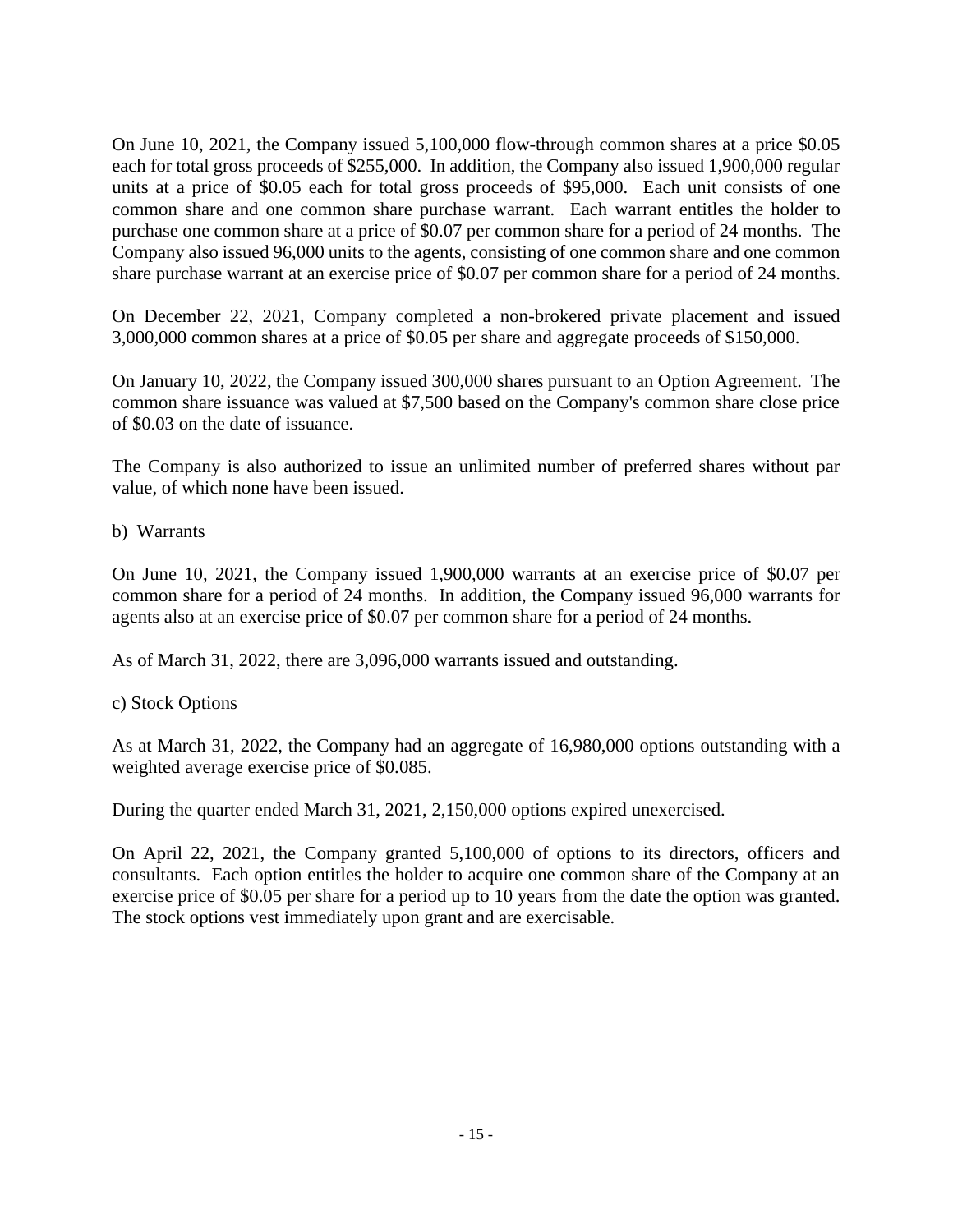|                     |                          |               | <b>Weighted Average</b>           |
|---------------------|--------------------------|---------------|-----------------------------------|
|                     | <b>Number of Options</b> |               | <b>Remaining Contractual Life</b> |
| <b>Option Price</b> | <b>Unvested</b>          | <b>Vested</b> | In Years                          |
| \$0.100             |                          | 6,630,000     | 6.6                               |
| \$0.100             |                          | 5,250,000     | 7.1                               |
| \$0.050             |                          | 5,100,000     | 9.1                               |
|                     |                          |               |                                   |
|                     |                          | 16,980,000    | 7.5                               |

As at the date of March 31, 2022, the following options were outstanding:

#### **Off-Balance Sheet Arrangements**

For the three months ended March 31, 2022 the Company had no off-balance sheet arrangements, such as guaranteed contracts, contingent interests in assets transferred to an entity, derivative investment obligations or any investments that could trigger financing, market or credit risk to the Company.

#### **Transactions with Related Parties**

During the three months ended March 31, 2022 the Company:

- a) Incurred rent at 1240 Bay Street of \$600 (December 31, 2021 \$600) with a related party, Gulf & Pacific Equities Corp. The Company and the related party are related by virtue of the fact that they both have the same President of the company. The President is also a director and shareholder of both companies. As at March 31, 2022, accounts payable and accrued liabilities included \$16,800 (December 31, 2021 - \$16,200) payable to the related party.
- b) Incurred consulting fees for financial, technical and management services of \$25 (December 31, 2021 - \$25) by Greg K. W. Wong, in the position of CFO, one of the Company's officers. As at March 31, 2022, accounts payable and accrued liabilities included \$126,025 (December 31, 2021 - \$126,000) of consulting fees payable to the officer.
- c) Incurred consulting fees for corporate services of \$25 (December 31, 2021 \$25) by Greg K. W. Wong, in the position of Corporate Secretary, one of the Company's officers.
- d) Incurred salaries of \$25 (December 31, 2021 \$25) with Anthony J. Cohen, the Company's CEO.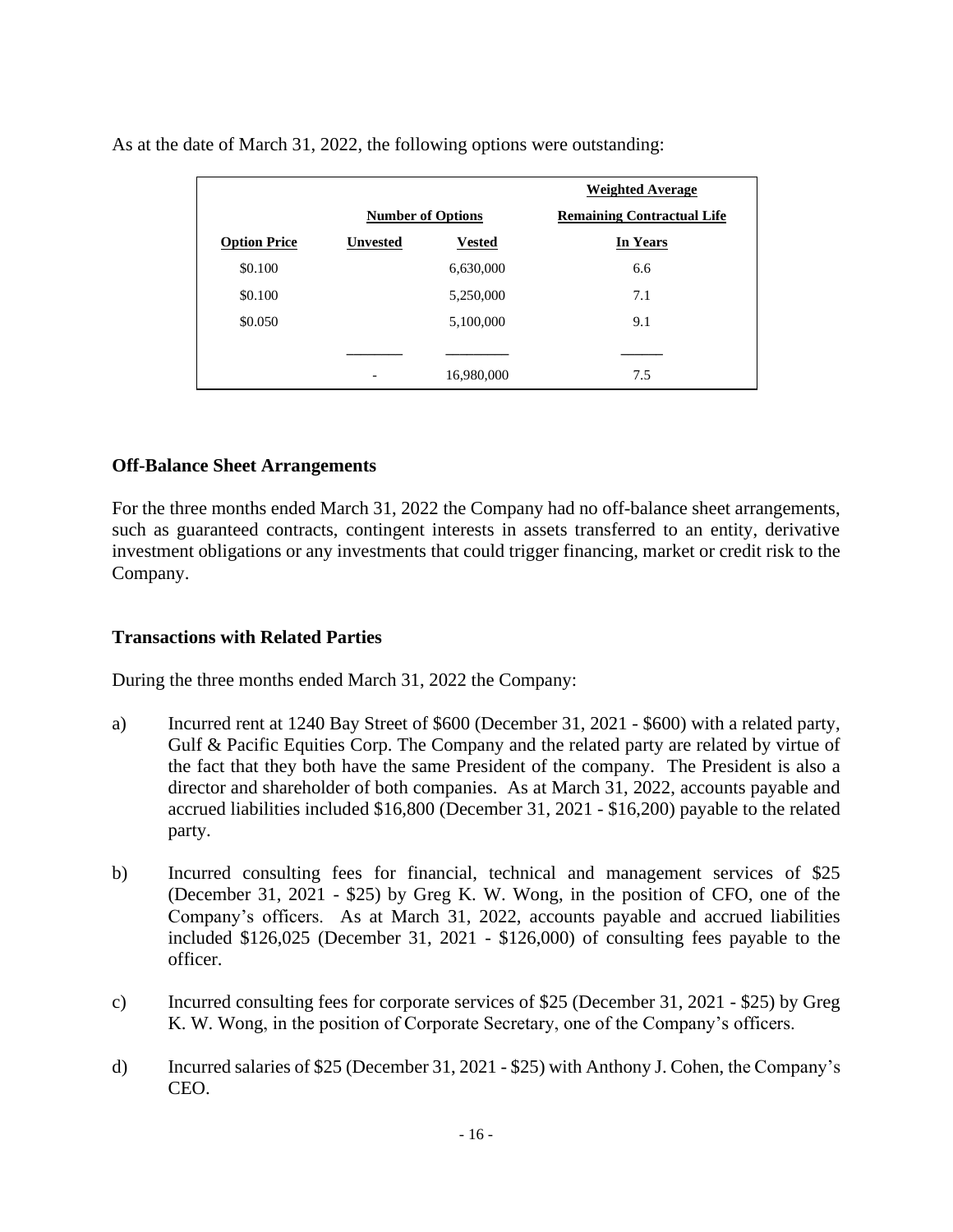- e) Incurred directors' fees of \$150 (December 31, 2021 \$125). As at March 31, 2022, accounts payable and accrued liabilities included \$43,600 (December 31, 2021 - \$43,450) of directors' fees to current directors and one past director.
- f) As at March 31, 2022, accounts payable and accrued liabilities included \$14,950 (December 31, 2021 - \$14,950) of consulting fees payable to the former Corporate Secretary.
- g) Other related party transaction information is disclosed in note 7, 9.

# **Contractual Obligations and Commitments**

Contractual obligations exist with respect to royalties however, gold production subject to royalty cannot be ascertained with certainty as the Company is still in the exploration stage with respect to it properties.

#### **Internal Control over Financial Reporting and Disclosure Controls**

Management, including the President and Chief Executive Officer ("CEO") and the Chief Financial Officer ("CFO"), is responsible for designing, establishing, and maintaining a system of internal controls over financial reporting ("ICFR") to provide reasonable assurance that all information prepared by the Company for external purposes is reliable and timely. Internal control over financial reporting is designed to provide reasonable assurance regarding the reliability of financial reporting and the preparation of the financial statements for external purposes in accordance with IFRS.

The Company's internal control over financial reporting includes those policies and procedures that (i) pertain to the maintenance of records that, in reasonable detail, accurately reflect the transactions of the Company; (ii) provide reasonable assurance that transactions are recorded as necessary to permit preparation of financial statements in accordance with IFRS, and that receipts and expenditures of the Company are being made only in accordance with authorizations of management and directors of the Company; and (iii) provide reasonable assurance regarding prevention or timely detection of unauthorized acquisition, use or disposition of the Company's assets that could have a material effect on the Company's Financial Statements. Due to its inherent limitations, internal control over financial reporting and disclosure may not prevent or detect all misstatements.

The CEO and CFO have evaluated whether there were changes to the ICFR during the three months ended March 31, 2022 that have materially affected, or are reasonably likely to materially affect, the ICFR. As a result, no such significant changes were identified through their evaluation.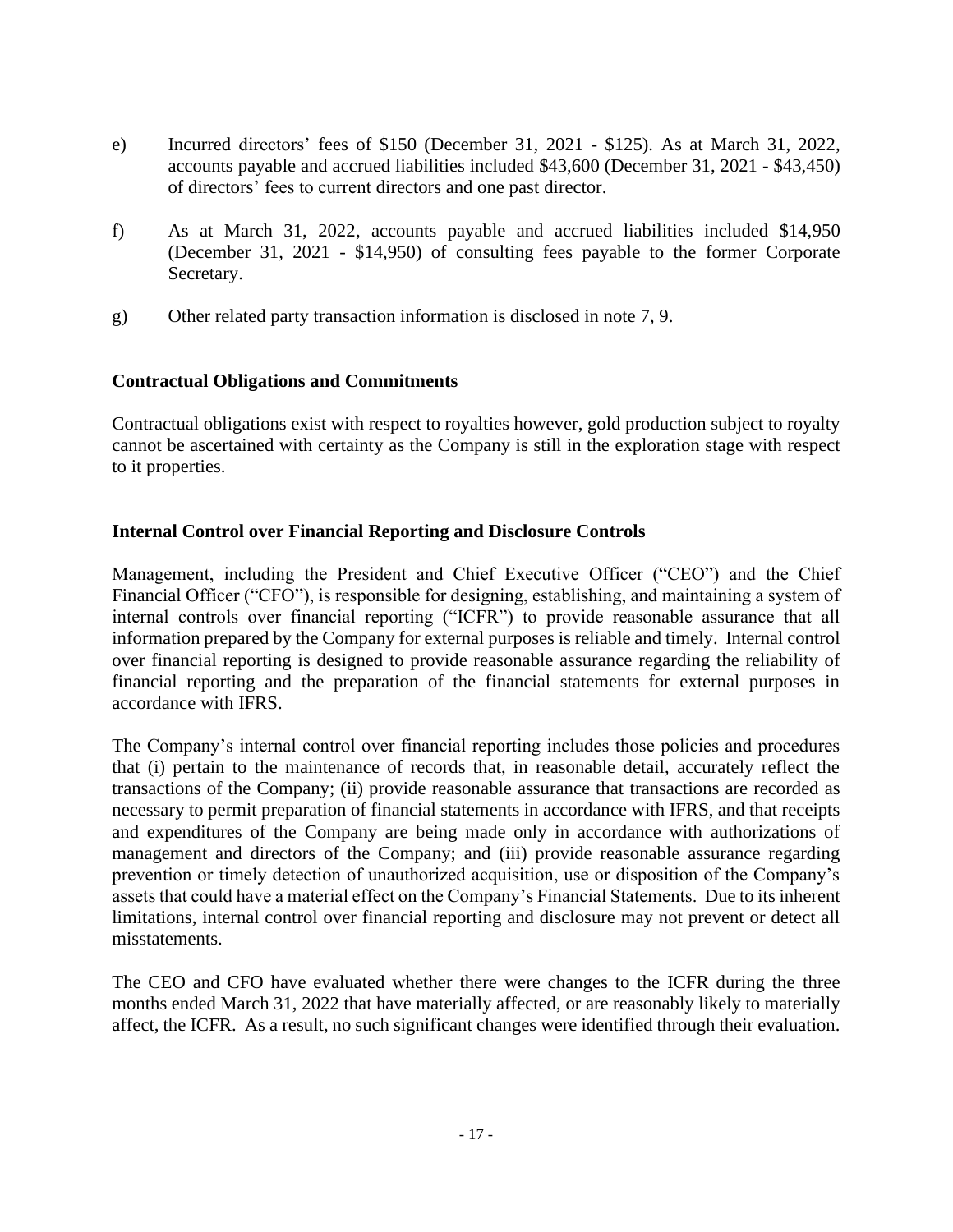There have been no material changes in the Company's internal control over financial reporting during the three months ended March 31, 2022 that have materially affected, or are reasonably likely to materially affect, internal control over financial reporting.

# **COVID-19**

The outbreak of the novel strain of coronavirus, specifically identified as "COVID-19", has resulted in governments worldwide enacting emergency measures to combat the spread of the virus for the past two years. These measures which include the implementation of travel bans, selfimposed quarantine periods, and social distancing have caused material disruption to businesses resulting in a global economic disruption. At the same time, global equity markets have experienced historic volatility and weakness. Governments and central banks have reacted with significant monetary and fiscal interventions designed to stabilize domestic economic conditions. The long term economic impact of the COVID-19 outbreak is unknown, as is the efficacy of the government and central bank interventions. As we emerge from the past two years of battling COVID-19, it is not possible to reliably estimate the resulting severity of these developments and the impact on the financial results and condition of the Corporation in future periods.

For the Company, COVID-19 has no physical impact on the mineralization (gold, niobium, platinum, etc.) contained within the four mineralize properties currently held by the Company. However, COVID-19 does significantly impact the daily operations of the company, its exploration activities, and its ability to access funds in the capital markets, all of which are difficult to measure at this time.

# **Outlook**

The Company's current focus is to raise funds for its exploration programs.

For the Good Hope Niobium project, a high-resolution airborne magnetic and radiometric survey was completed in November 2021, and the results were announced on April 4, 2022. The next phase of the Good Hope Niobium program in 2022 may include infill drilling and sampling, an extension of the drilling pattern to the west and north, and drilling of other target areas.

For the Pic River Platinum Group Metals ("PGM") project, a high-resolution airborne magnetic and radiometric survey was completed in November 2021 as well, and the results were announced on March 9, 2022. The plan for the Pic River Platinum Group Metals ("PGM") project is to conduct more prospecting work on the Pic River site and expand on the suitable targets on the property.

For the Timmins properties, a drill program has been designed on the Holloway gold property. The Company has engaged Orix Geoscience Inc.'s services to digitize historical drill data and 3D model our geology to establish promising drill targets. A small work program on Marriott property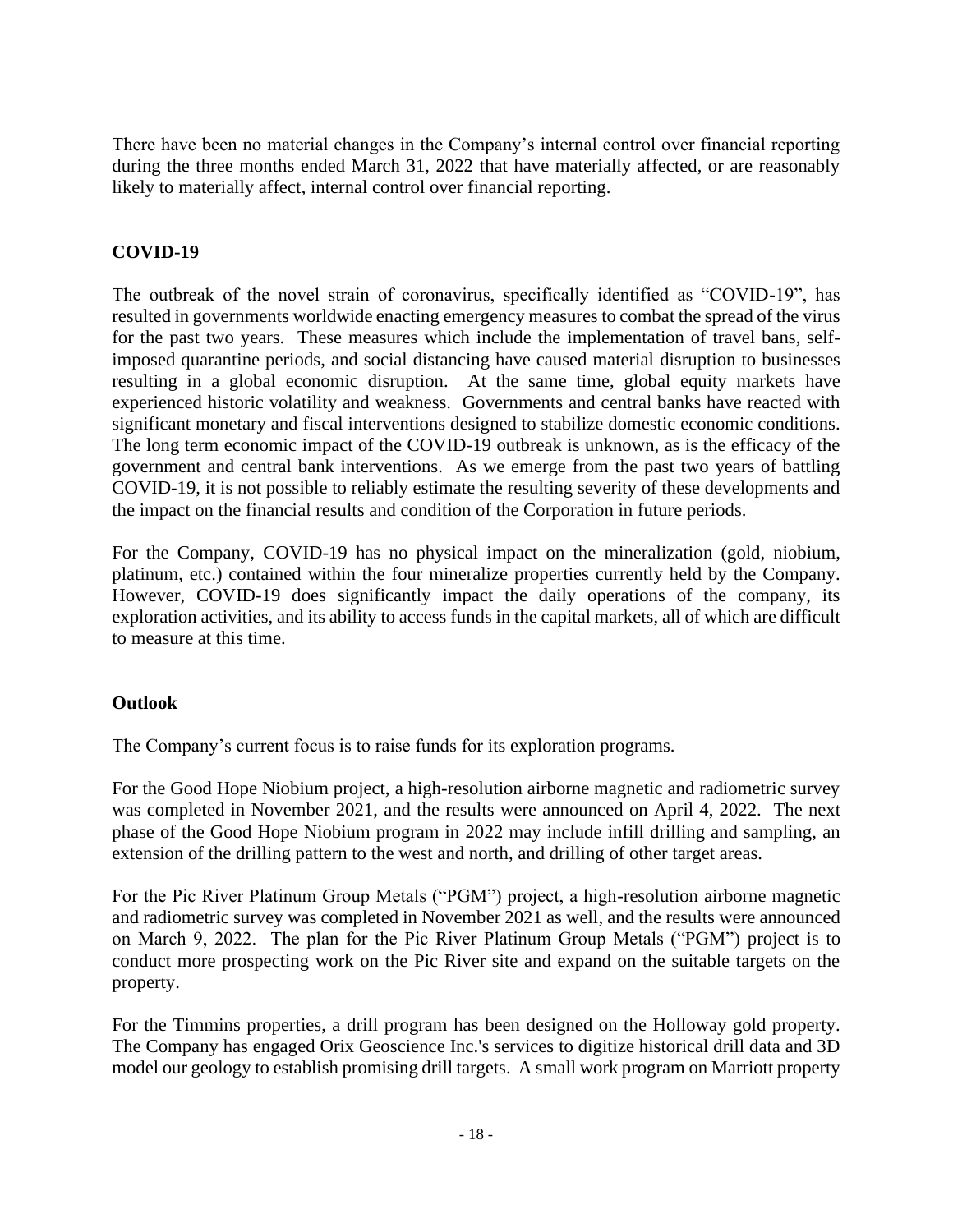was completed recently in February 2022, and the results are anticipated in the second quarter of 2022.

In Argentina, the Company intends to secure financing to fund the next stage of exploration on the Lolita Project, which has a drill-ready program with a local exploration team ready to go.

# **Risk Factors**

Readers of this Management Discussion and Analysis should give careful consideration to the information included or incorporated by reference in this document and the Corporation's audited consolidated financial statements and related notes for the period ended March 31, 2022. Significant risk factors for the Corporation are metal prices, government regulations, foreign operations, environmental compliance, dependence on management, claim renewals and performance of option agreements.

The Company has limited financial resources, has no source of operating income, and has no assurance that additional funding will be available to it for further exploration and development of its projects. Although the Company has been successful in the past in financing its activities through the issuance of equity securities, there can be no assurance that it will be able to obtain sufficient financing in the future to execute its business plan.

#### a) Foreign Operations

The Company's Lolita project is currently conducted through a subsidiary located in Argentina and, as such, its operations are exposed to various levels of political, economic and other risks and uncertainties which could result in work stoppages of the Company's exploration activities. There is currently no local opposition to exploration activities, but there can be no assurance that such local opposition will not arise with respect to the Company's Argentina operations.

The Company's exploration and development activities are subject to extensive foreign federal, state and local laws and regulations governing such matters as environmental protection, management and use of toxic substances and explosives, management of natural resources, health, safety and labour, mining law reform, price controls import and export laws, taxation, maintenance of claims, tenure, government royalties and expropriation of property. There is no assurance that future changes in such regulations, if any, will not adversely affect the Company's activities.

#### **Other Information**

Additional information on the Company is available on SEDAR at [www.sedar.com](http://www.sedar.com/) or by contacting the Company at 1240 Bay Street, Suite 800, Toronto Ontario M5R 2A7 or on our website at [www.platogold.com.](http://www.platogold.com/)